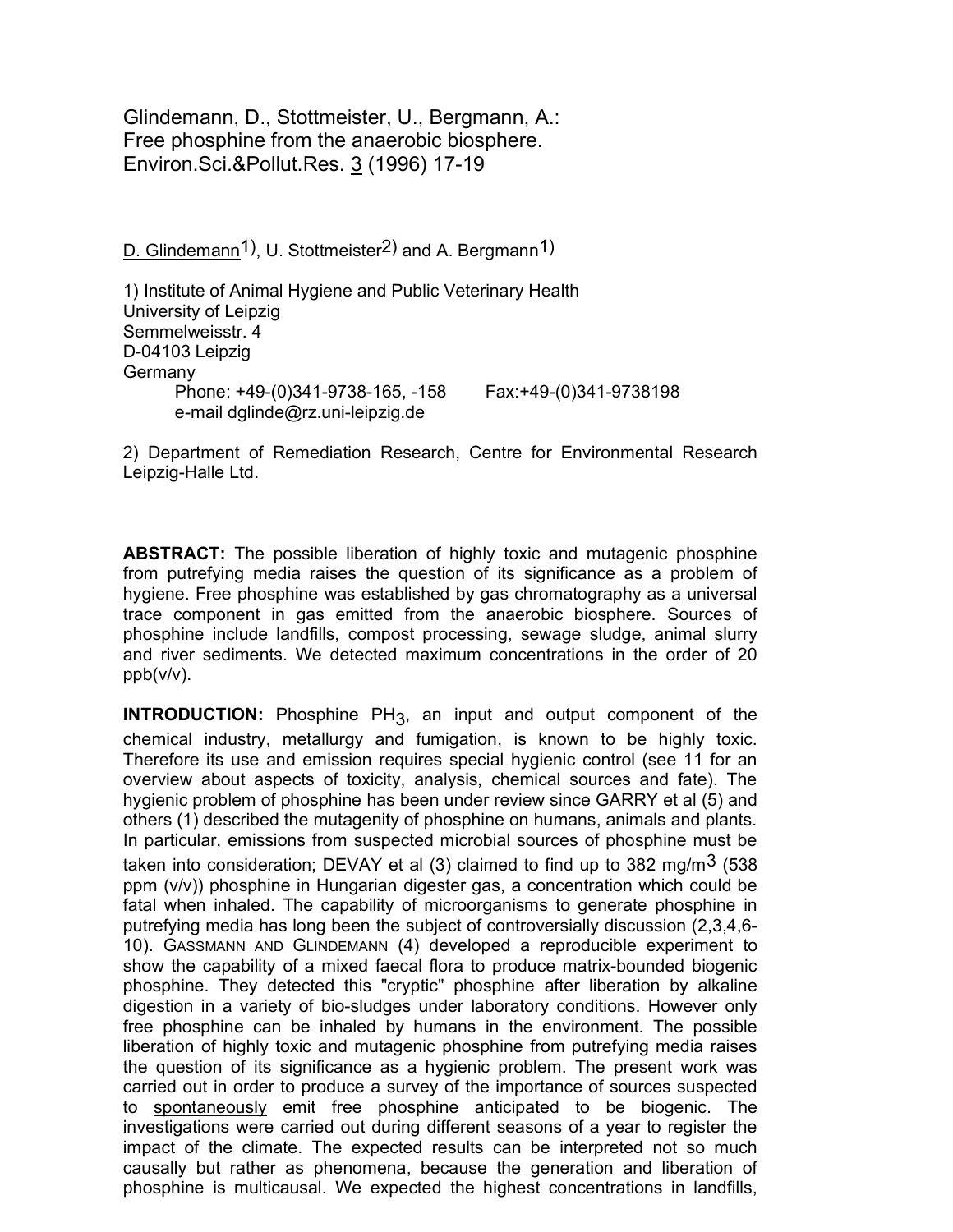compost processing, sewage, animal slurry and polluted river sediments, where the ancient anaerobic "microbial" capabilities encounter the anthropogenic enrichment of nutrients and can become a "human" problem for environmental investigation.

MATERIAL AND METHODS: (Details of the procedures are available from the authors)

Types of gas samples, principles of their obtainment: Biogas (digester gas, fermentation gas) is the product of regulated methanogenesis in closed anaerobic digesters. It flowed by means of its own overpressure into sampling bags. Putrefaction gas is the product of several unregulated, mainly anaerobic lysis and digestion processes in open sedimenters, tanks or basins. It had to be accumulated in floating funnels prior to mixing with air.

\*This work is supported by the Centre for Environmental Research Leipzig-Halle Ltd., by the Ministry for Education, Science, Research and Technology as by the Saxony State Department of Environment and Geology. It constitutes part of joint project work with the Centre for Environmental Research Leipzig-Halle Ltd., Department of Remediation Research.

 $\overline{\phantom{a}}$  , and the set of the set of the set of the set of the set of the set of the set of the set of the set of the set of the set of the set of the set of the set of the set of the set of the set of the set of the s

It flowed through a tube from the top of the funnel into sample bags owing to the hydrostatic pressure of the suspension replaced by the gas in the funnel. Landfill gas is mainly a product of anaerobic processes in landfills. It had to be sampled by vacuum from a depth of several meters. Interstitial gas is a mixture of gaseous products and strong polluted deoxigenized air in the mainly anaerobic part of solid waste, for example in the composting process. It had to be sampled by vacuum pumps from a depth of about one metre. Marsh gas is chiefly a product of methanogenesis in aquatic sediments. It had to be sampled with flat funnels placed directly upon the sediment to avoid washing out the phosphine by bubbling through the water layer. Sample preparation: The gas samples were transported in Tedlar sampling bags. Bags for atmospheric samples had to be stored in containers free of phosphine. Hydrogen sulfide, carbon dioxide and water were removed prior to analysis using solid NaOH. Trace analysis of phosphine by gas chromatography: The HP 5890 II gas chromatograph was equipped with a thermionic nitrogen phosphorus detector (NPD). The standard column Poraplot Q (Chrompack) was 10 m long with an internal diameter of 0.32 µm. The gas samples (mostly 5 - 50 ml) were cryo-trapped to remove the matrix methane or air and to focus the phosphine peak. The detection limit was 0.1 ppt(v/v) for 50 ml samples and 0.01 ppt for 500ml. Concentration was estimated by comparison with a standard. Each sample was measured twice, with a maximum deviation of about 20%.

RESULTS: Table 1 contains the concentrations and fluxes of free phosphine in gas samples from the anaerobic biosphere. The maximum imission concentration of phosphine in the closed working atmosphere near the sources was 41 ppt (domestic sewage plant, sludge drying process, near centrifuge).

DISCUSSION: Spontaneously free phosphine is universally present in a variety of gases emitted from the biosphere. Landfills liberated the highest concentrations and fluxes. However, chemical source processes of phosphine via the hydrolysis of metal phosphides especially in landfills can not be excluded. Putrefaction processes in open basins also liberated high concentrations but low fluxes. The seasonal trend of the concentration and flux in gas from open putrefaction processes and landfill displays higher values in summer. The composting process (which is perceived as mainly aerobic), produced more phosphine in winter, which seems to be a result of the higher wetness of the medium as a condition for local anaerobiosis. Domestic sewage sludge liberates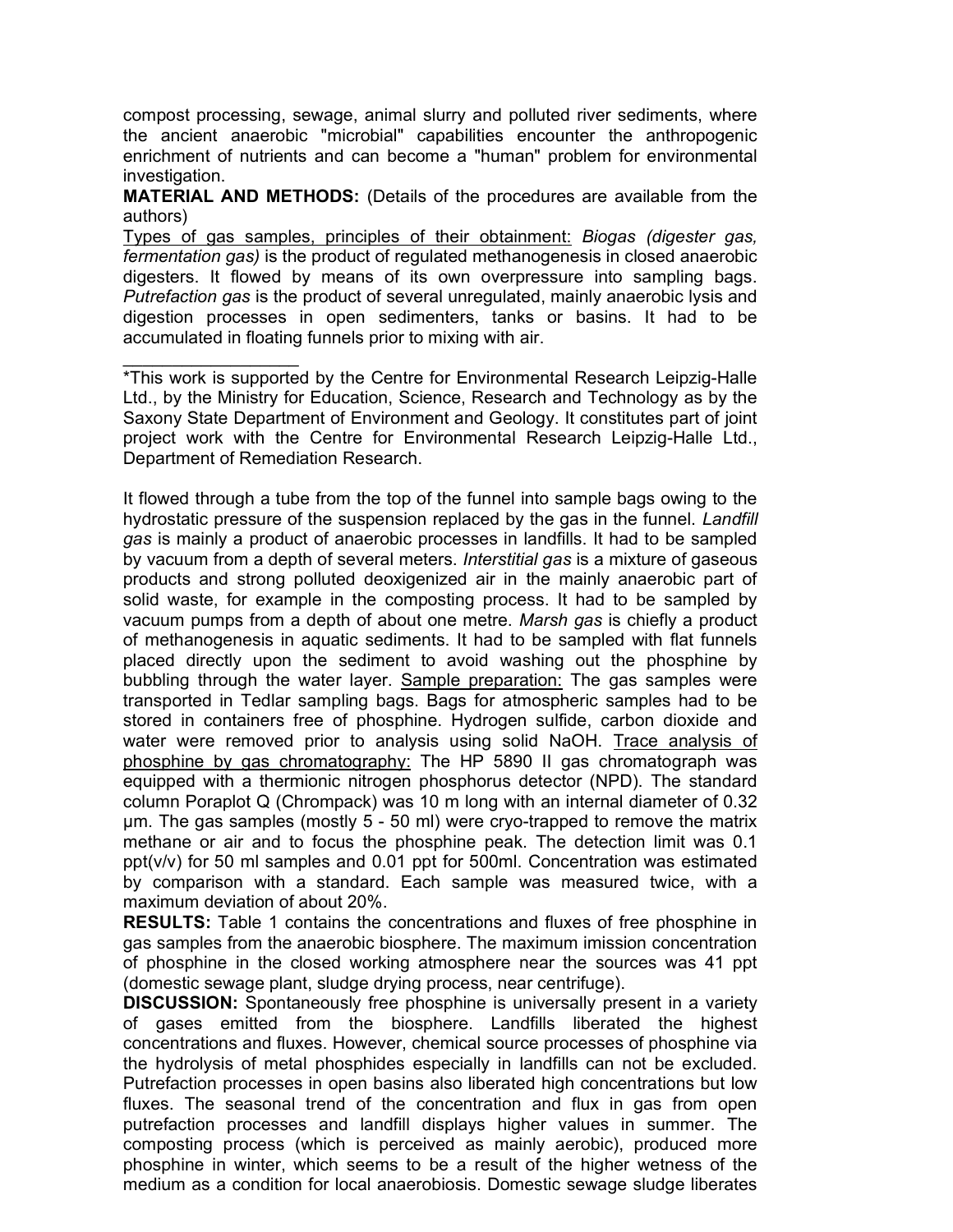phosphine immediately after stabilization with lime, which can be interpreted as analogous to the liberation of matrix-bounded phosphine by the process of alkaline digestion suggested by GASSMANN and GLINDEMANN (4). The German digester gas analyzed contained about 6 orders of magnitude less phosphine than the Hungarian samples from DEVAÝ (3). This could be caused by the efficient phosphate elimination procedure in the German sewage plants observed. Our future work will investigate both the biogenic and chemogenic mechanisms of the liberation of phosphine in the environmental biosphere.

| rable 1. Phosphane in gas samples nom the biosphere, seasonal trend 1994<br>Source                                         | Type of          | Phosphane / ppt (v/v) |                             |      |        | Flow of phosphane / (µg/d) |                      |          |                |
|----------------------------------------------------------------------------------------------------------------------------|------------------|-----------------------|-----------------------------|------|--------|----------------------------|----------------------|----------|----------------|
|                                                                                                                            | gas sample       |                       | <b>Spring Summer Autumn</b> |      | Winter |                            | Spring Summer Autumn |          | Winter         |
| Landfill                                                                                                                   |                  |                       |                             |      |        |                            |                      |          |                |
| Landfill in Wannsee, Berlin (48,000 m <sup>3</sup> /d landfill gas, area 0.65 km <sup>2</sup> , mass 11 million t)         |                  |                       |                             |      |        |                            |                      |          |                |
| Suction manifold B4/1                                                                                                      | Landfill gas     | 960                   | 2621                        | 46   | 1548   | 41                         | 111                  | 2        | 65             |
| Suction manifold B4/2                                                                                                      | Landfill gas     | 247                   | 8                           | 0    | 13     | 0                          | $\Omega$             | 0        | $\Omega$       |
| Suction manifold B4/3                                                                                                      | Landfill gas     | 1452                  | 2111                        | 14   | 3      | 0                          | 0                    | 0        |                |
| Suction manifold B4/4                                                                                                      | Landfill gas     | 106                   | 474                         | 1134 | 105    | 4                          | 20                   | 48       |                |
| Suction manifold B4/5                                                                                                      | Landfill gas     | 6468                  | 1188                        | 1082 | 5260   | 273                        | 50                   | 46       | 222            |
| Suction manifold B4/6                                                                                                      | Landfill gas     | 6340                  | 17731                       | 1034 | 2192   | 268                        | 749                  | 44       | 93             |
| Main suction line PC01                                                                                                     | Landfill gas     |                       | 340                         |      | 836    |                            | 3831                 |          | 9420           |
| Main suction line PC02                                                                                                     | Landfill gas     |                       | 4255                        |      | 627    |                            | 47944                |          | 7065           |
| Main suction line PC03                                                                                                     | Landfill gas     |                       | 3426                        |      | 1315   |                            | 38603                |          | 14817          |
| Main suction line PC04                                                                                                     | Landfill gas     |                       | 1617                        |      | 1000   |                            | 18220                |          | 11268          |
| Main suction line PC05                                                                                                     | Landfill gas     |                       | 3957                        |      | 1616   |                            | 44586                |          | 18208          |
| Main suction line PC06                                                                                                     | Landfill gas     |                       | 3043                        |      | 199    |                            | 34287                |          | 2242           |
| Waste disposal                                                                                                             |                  |                       |                             |      |        |                            |                      |          |                |
| Composting plant, Berlin (4000 m <sup>3</sup> composting piles)                                                            |                  |                       |                             |      |        |                            |                      |          |                |
| Gardening waste, fresh                                                                                                     | Interstitial gas |                       | 3                           |      | 71     |                            | O                    |          |                |
| Domestic biomass, premixed                                                                                                 | Interstitial gas |                       | 24                          |      | 85     |                            |                      |          |                |
| Domestic biomass, composting                                                                                               | Interstitial gas |                       | 3                           |      | 66     |                            |                      |          | 19             |
| Domestic biomass, after composting                                                                                         | Interstitial gas |                       | 0                           |      | 29     |                            | 0                    |          | 0              |
| Composting plant, near Leipzig (700 m <sup>3</sup> composting piles)                                                       |                  |                       |                             |      |        |                            |                      |          |                |
| Domestic biomass, premixed                                                                                                 | Interstitial gas |                       | 23                          |      | 341    |                            | O                    |          |                |
| Domestic biomass, composting                                                                                               | Interstitial gas |                       | 13                          |      | 60     |                            |                      |          |                |
| Domestic biomass, after composting                                                                                         | Interstitial gas |                       | 13                          |      | 22     |                            | $\mathbf 0$          |          | $\Omega$       |
| Sewage plant, Leipzig (150 m <sup>3</sup> /d solid phase from centrifugation of non digested sludge, stabilized with lime) |                  |                       |                             |      |        |                            |                      |          |                |
| Solid phase, immediately after addition of lime                                                                            | Interstitial gas |                       | 9733                        | 904  | 10849  |                            | 685                  | 64       | 764            |
| Solid phase, 4 h after addition of lime                                                                                    | Interstitial gas |                       | 7801                        | 5455 | 4055   |                            | 549                  | 384      | 286            |
| Sewage plant, Berlin (120 m <sup>3</sup> /d solid phase from centrifugation of digested sludge, without lime)              |                  |                       |                             |      |        |                            |                      |          |                |
| Solid phase, whithout lime                                                                                                 | Interstitial gas |                       | Й                           | 29   | 11     |                            | 0                    | 0        | 0              |
| Sewage plant, Erfurt (72 m <sup>3</sup> /d solid phase from centrifugation of digested sludge, stabilized with lime)       |                  |                       |                             |      |        |                            |                      |          |                |
| Solid phase, immediately after addition of lime                                                                            | Interstitial gas |                       |                             | 6889 | 23233  |                            |                      | 485      | 1636           |
| Solid phase, 4 h after addition of lime                                                                                    | Interstitial gas |                       |                             | 833  | 5257   |                            |                      | 59       | 370            |
| Animal slurry technology, solid phase from centrifugation, composting pile                                                 |                  |                       |                             |      |        |                            |                      |          |                |
| Solid phase of pig slurry (30 t/d)                                                                                         | Interstitial gas | 555                   | 1015                        | 31   | 57     | 5                          | 11                   | 0        |                |
| Solid phase of cattle slurry (15 t/d)                                                                                      | Interstitial gas |                       | $\Omega$                    | 5    | 55     |                            | $\Omega$             | $\Omega$ | $\overline{0}$ |

Table 1: Phosphane in gas samples from the biosphere, seasonal trend 1994

Table 1 (continued): Phosphane in gas samples from the biosphere, seasonal trend 1994

| <b>Source</b>                                                                             | Type of          | Phosphane / ppt (v/v) |                      |          |          | Flow of phosphane / (µg/d) |                      |          |          |
|-------------------------------------------------------------------------------------------|------------------|-----------------------|----------------------|----------|----------|----------------------------|----------------------|----------|----------|
|                                                                                           | gas sample       |                       | Spring Summer Autumn |          | Winter   |                            | Spring Summer Autumn |          | Winter   |
| Municipal sewage disposal                                                                 |                  |                       |                      |          |          |                            |                      |          |          |
| Sewage plant, Berlin (anaerobic digestion of 1200 m <sup>3</sup> /d sewage sludge)        |                  |                       |                      |          |          |                            |                      |          |          |
| Digester 1                                                                                | Biogas           | 25                    | 26                   | 6        | 23       | 120                        | 122                  | 30       | 109      |
| Digester 2                                                                                | <b>Biogas</b>    | 23                    | 31                   | 9        | 5        | 107                        | 145                  | 42       | 24       |
| Digester 3                                                                                | Biogas           | 21                    | 30                   | 12       | $\Omega$ | 100                        | 145                  | 57       | $\Omega$ |
| Sewage plant, Erfurt (anaerobic digestion of 850 m <sup>3</sup> /d sewage sludge)         |                  |                       |                      |          |          |                            |                      |          |          |
| Digester 1                                                                                | <b>Biogas</b>    |                       | 94                   | 64       | 55       |                            | 531                  | 362      | 310      |
| Digester 2                                                                                | <b>Biogas</b>    | 19                    | 94                   | 63       | 63       | 108                        | 531                  | 352      | 355      |
| Mixed biogas after refining                                                               | <b>Biogas</b>    | 12                    | 72                   | 48       | 45       | 130                        | 816                  | 538      | 507      |
| Open digestion basin, digester sludge                                                     | Putrefaction gas |                       | 33                   | 16       | 33       |                            | 20                   | 3        |          |
| Sewage plant, Leipzig (1000 m <sup>3</sup> /d sewage sludge, without anaerobic digestion) |                  |                       |                      |          |          |                            |                      |          |          |
| Sedimenter before centrifugation                                                          | Putrefaction gas |                       | 275                  | 49       | 932      |                            | 9                    | 1        | 6        |
| Sewage plant, Leipzig (100 m <sup>3</sup> /d sewage sludge)                               |                  |                       |                      |          |          |                            |                      |          |          |
| <b>Emscher tank</b>                                                                       | Putrefaction gas |                       | 6167                 | 29       | 4178     |                            | 869                  | 4        | 588      |
| <b>Natural aquatic sediments</b>                                                          |                  |                       |                      |          |          |                            |                      |          |          |
| Basin of River Elster, Leipzig (270000 m <sup>2</sup> , sediment layer of 1m)             |                  |                       |                      |          |          |                            |                      |          |          |
| Fairground (50,000 m <sup>2</sup> )                                                       | Marsh gas        |                       |                      |          |          |                            |                      |          |          |
| Landauer Bridge (50,000 m <sup>2</sup> )                                                  | Marsh gas        |                       |                      |          |          |                            |                      |          |          |
| Landing stage BW (50,000 m <sup>2</sup> )                                                 | Marsh gas        |                       | $\overline{2}$       |          |          |                            | $\overline{c}$       |          |          |
| Animal slurry technology                                                                  |                  |                       |                      |          |          |                            |                      |          |          |
| Cattle slurry and biogas technology (100 m <sup>3</sup> /d slurry)                        |                  |                       |                      |          |          |                            |                      |          |          |
| Digester 1                                                                                | Biogas           | 13                    | 3                    | $\Omega$ | 10       | 44                         | 10                   |          | 34       |
| Open primary tank, feed slurry                                                            | Putrefaction gas |                       | 140                  | 123      | 238      |                            |                      | $\Omega$ |          |
| Pig slurry and biogas technology (200 m <sup>3</sup> /d slurry)                           |                  |                       |                      |          |          |                            |                      |          |          |
| Digester 1                                                                                | <b>Biogas</b>    | 95                    | 197                  | 81       | 212      | 209                        | 433                  | 178      | 466      |
| Sedimenter, feed slurry                                                                   | Putrefaction gas |                       | 1623                 | 77       | 370      |                            | 10                   | $\Omega$ |          |
| Storage basin, digested slurry                                                            | Putrefaction gas | 70                    | 371                  | 76       | 156      | 31                         | 266                  | 26       | 20       |
| Pig slurry and simple storage processing (40 m <sup>3</sup> /d slurry)                    |                  |                       |                      |          |          |                            |                      |          |          |
| Open primary tank, feed slurry                                                            | Putrefaction gas | 5085                  | 8995                 | 359      | 1685     | 29                         | 51                   | 3        |          |
| Storage basin                                                                             | Putrefaction gas |                       | 1827                 | 51       | 548      |                            | 309                  | 10       | 17       |